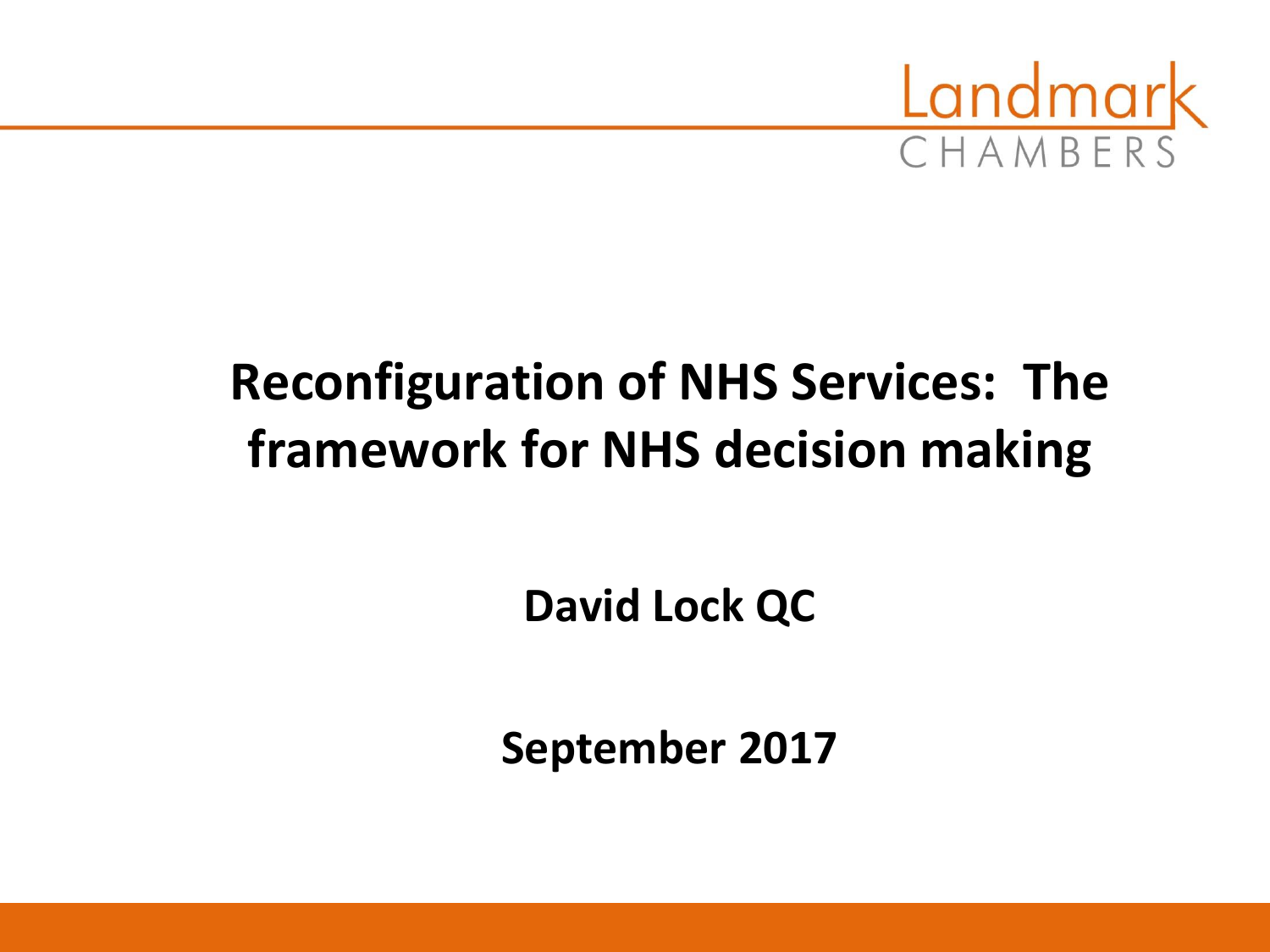So do hospital closures matter?

# $rac{L}{C}$

#### Thousands march against Grantham A&E closure

© 29 October 2016 Lincolnshire





Protestors marched through Grantham to express their concerns about the temporary closure

Thousands of people have protested against the overnight closure of Grantham hospital's accident and emergency unit.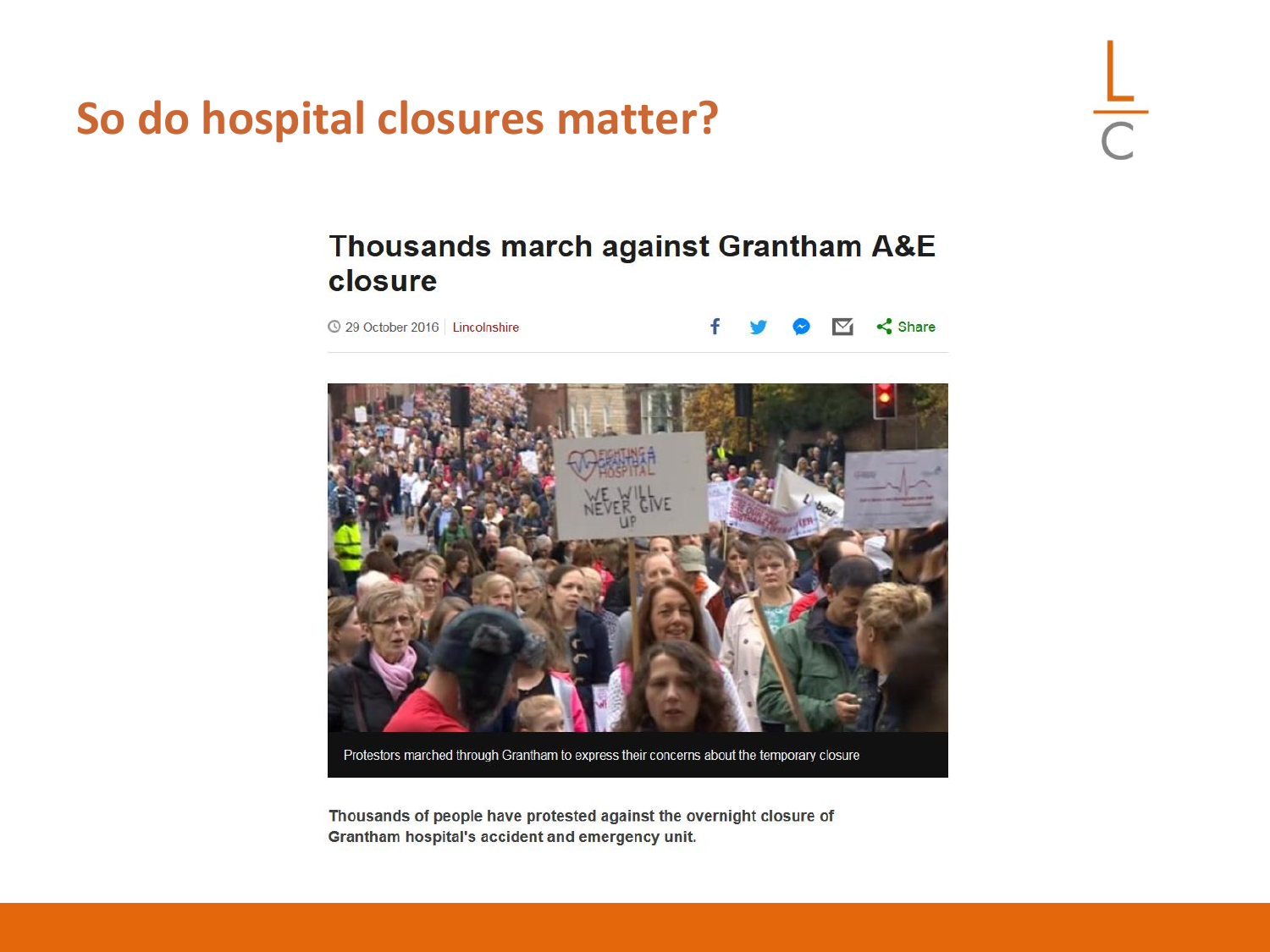#### **And .....**

## $\frac{L}{C}$

## 6 reasons why Labour made history and won the<br>Canterbury seat from the Conservatives

By benashton | Posted: June 09, 2017

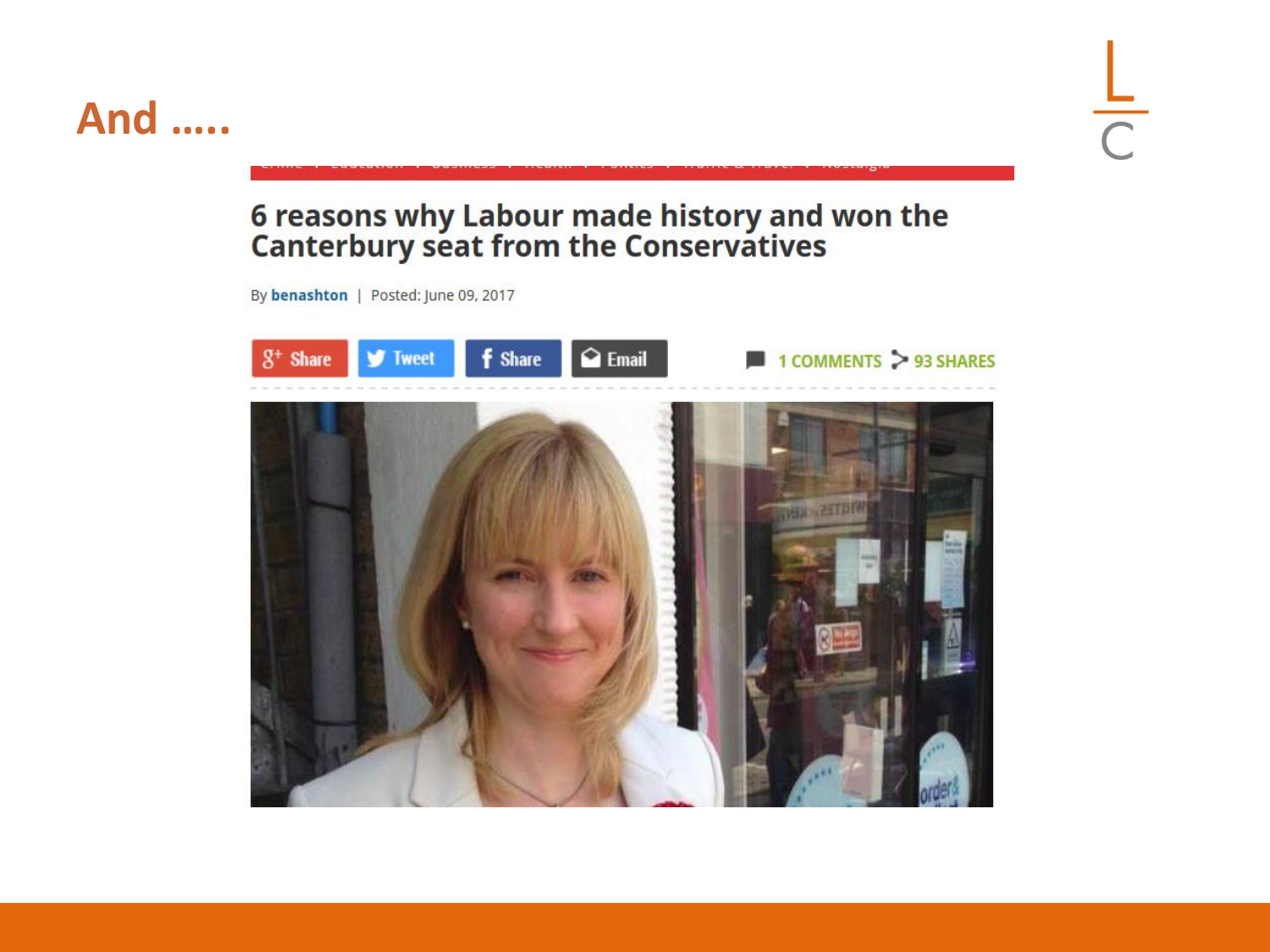**What is driving changes to NHS services?**

- **Lack of money**
- **A lack of trained staff.**
- **Changes in the way medicine is delivered.**
- **Demographic changes**
- **The demands of the STP process:**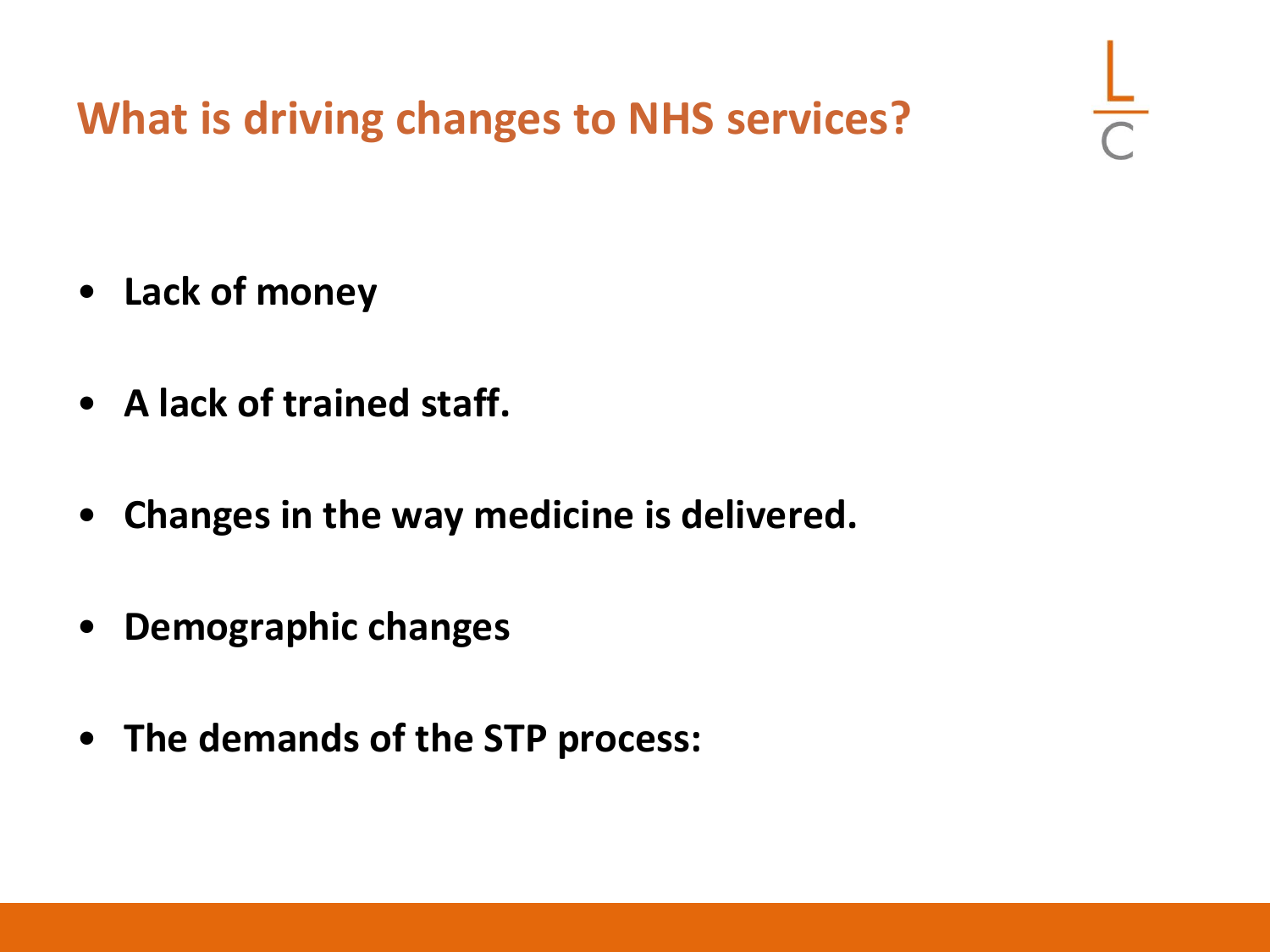**Who has a say in change processes?**

- **NHS commissioners**
- **Providers of NHS services**
- **NHS staff**
- **Local authorities**
- **NHS England and NHS Improvement**
- **Politicians**
- **Patients and the public – whose taxes pay for the services, who are the end users and who have a statutory right to be involved in decision making**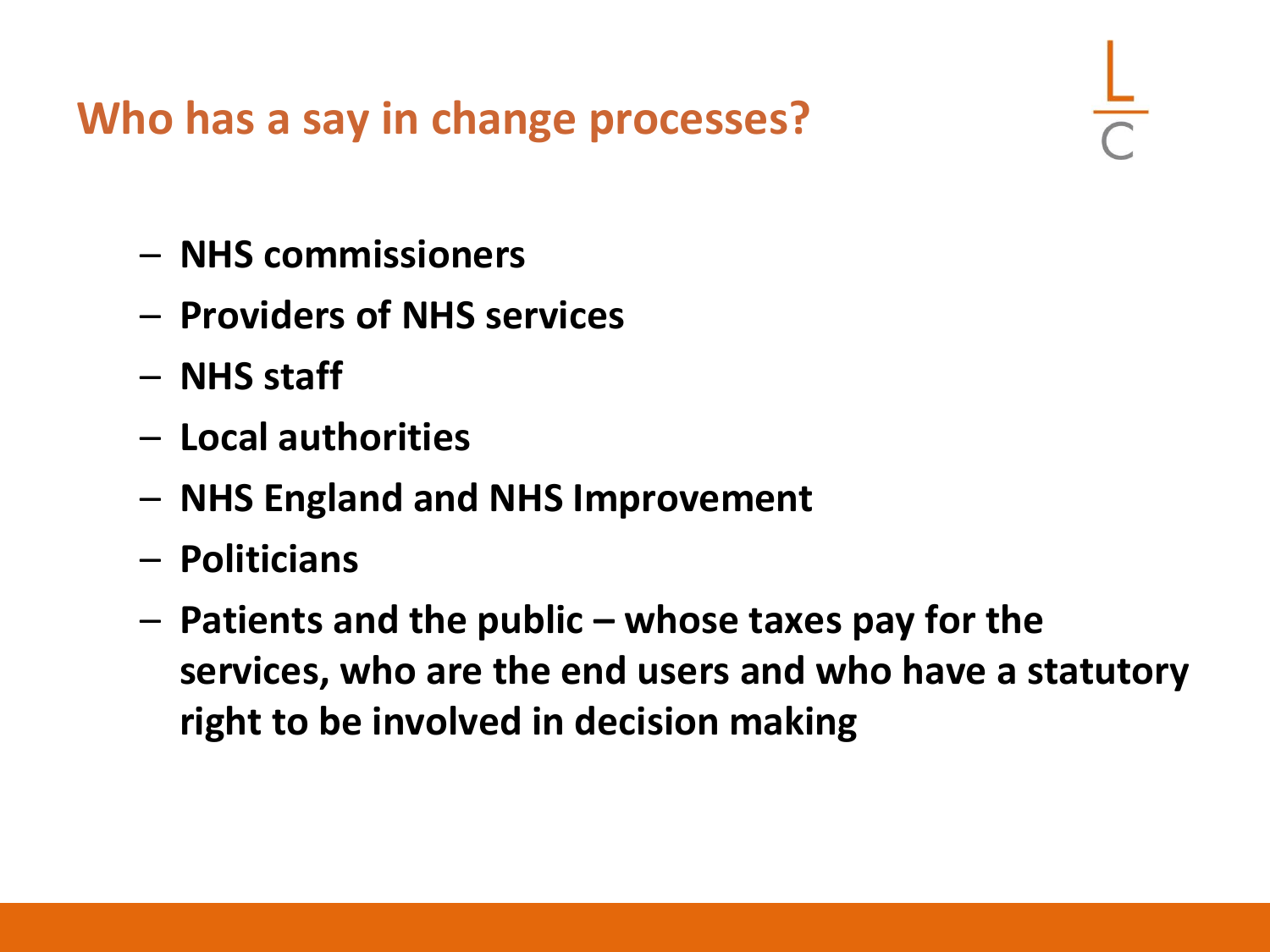#### **The Guidance**





### **Planning, assuring and** delivering service change for patients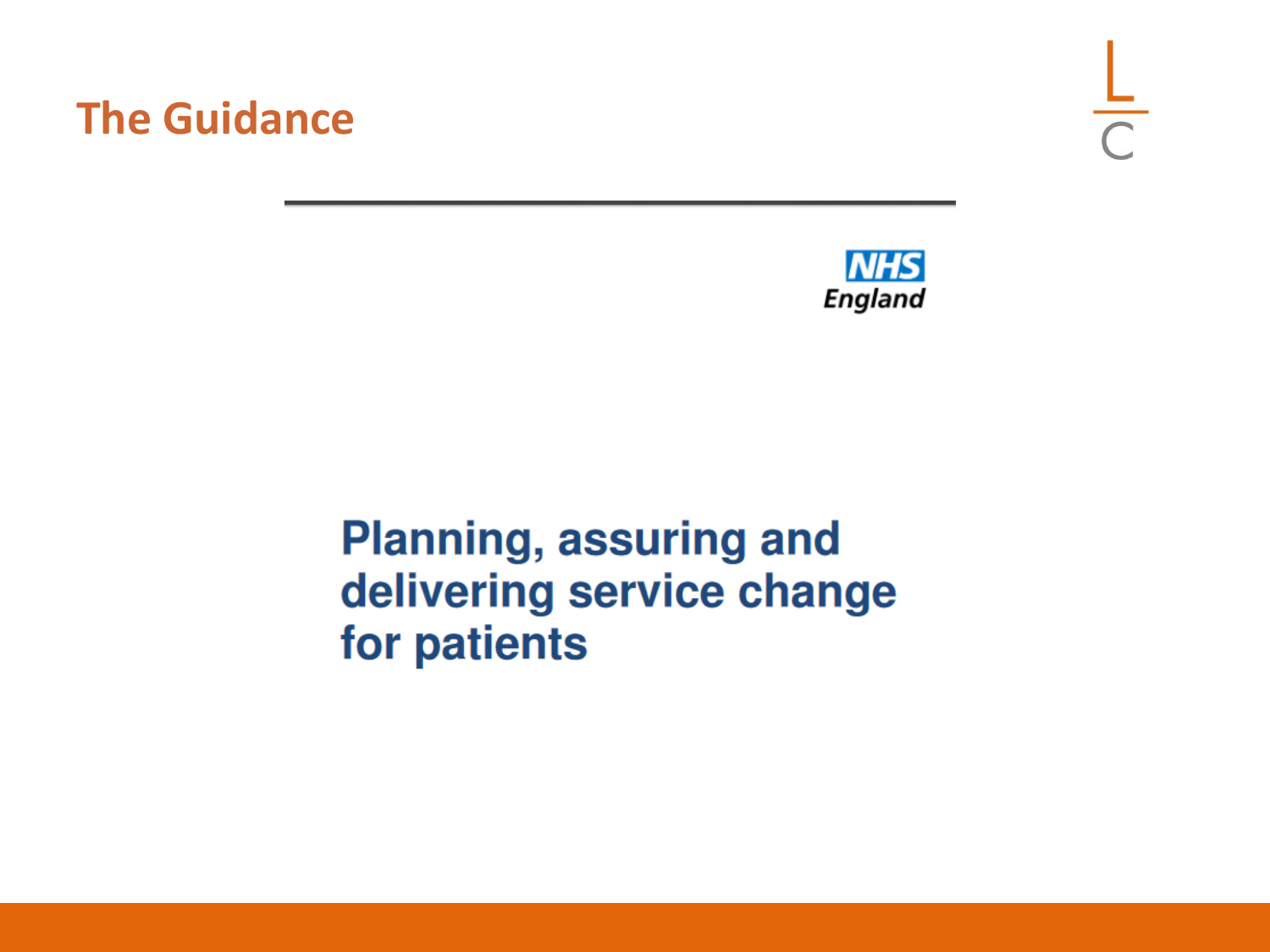#### **The statutory planning processes**

- Health and Wellbeing Boards
- Joint Strategic Needs Assessments ("**JSNA**")
- Joint Health and Wellbeing Strategy ("**JHWS**")

"JSNAs are assessments of the current and future health and social care needs of the local community. These are needs that could be met by the local authority, CCGs, or the NHS CB. JSNAs are produced by health and wellbeing boards, and are unique to each local area"

• CCGs "Have regard" duty to outcome of JSNA and JHWS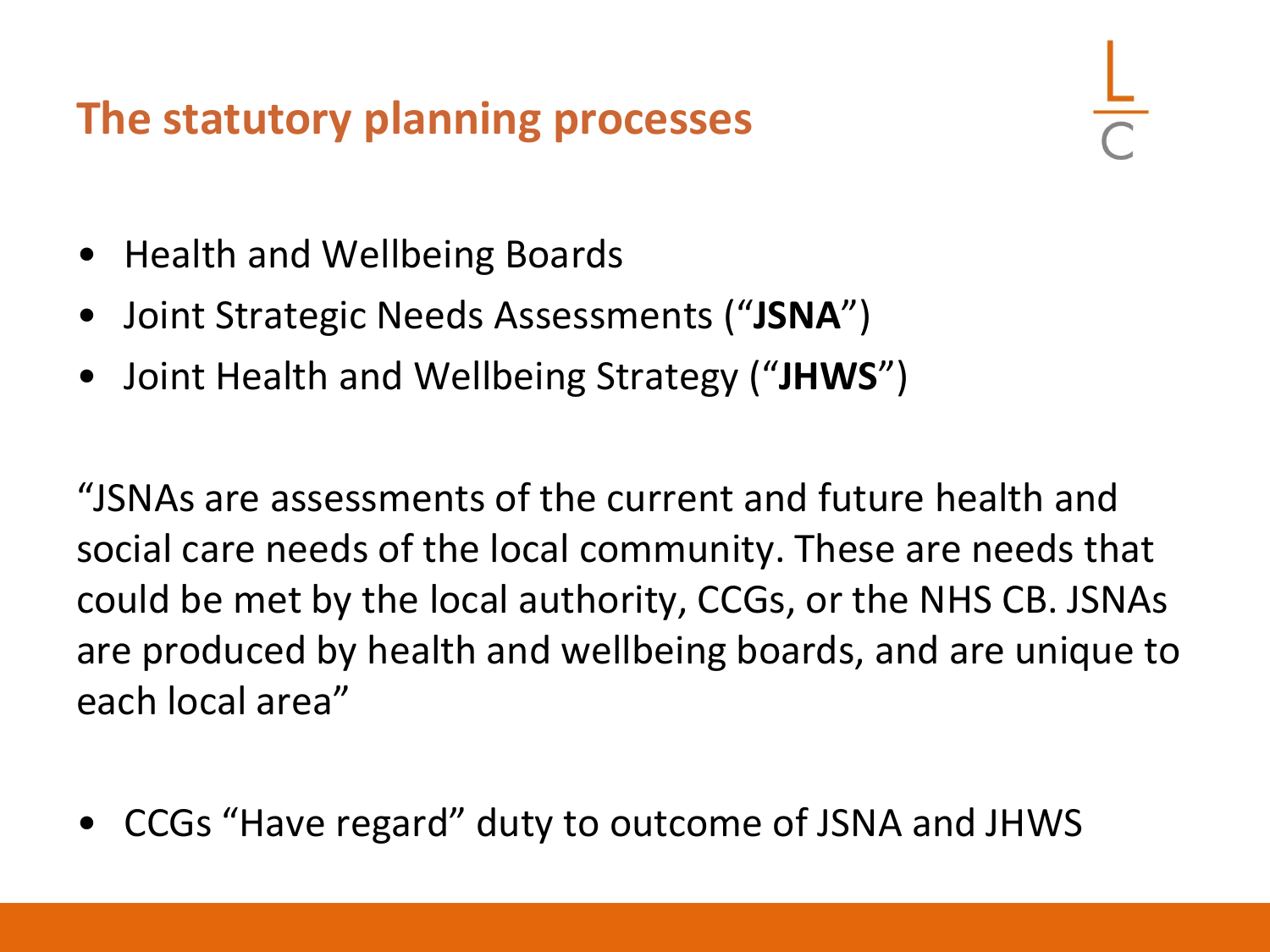**The CCG Annual Commissioning Plan**

- **S14Z11 of NHS Act**
- **Consultation under s14Z13**
- **NHS England "Operational Planning and Contracting Guidance 2017-2019" makes no mention of the duties on CCGs to produce annual commissioning plans.**
- **What is the legal effect for a CCG that tries to make changes to services without having an Annual Commissioning Plan?**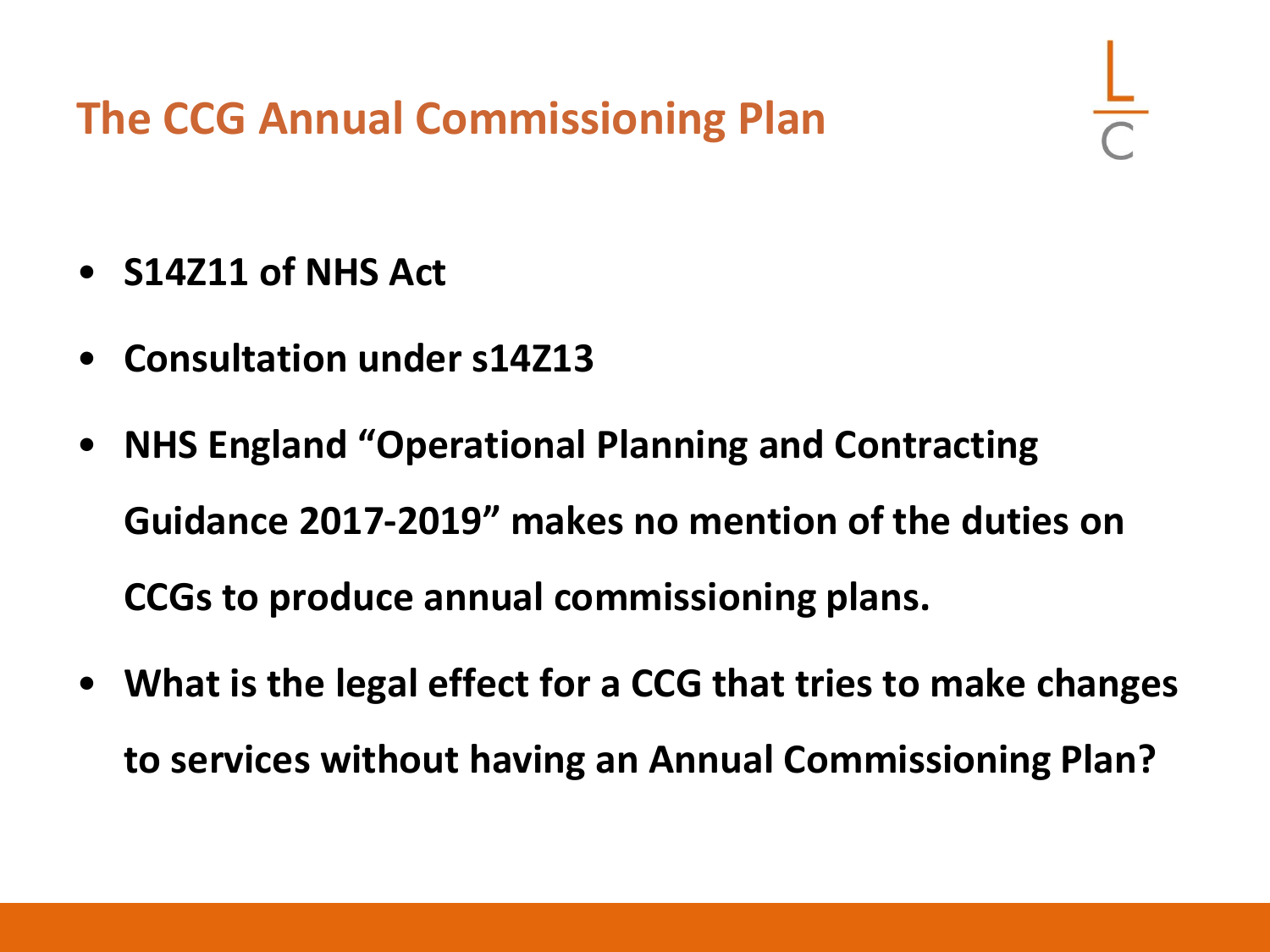### **The Four Tests from 2010**

- Strong public and patient engagement.
- Consistency with current and prospective need for patient choice.
- Clear, clinical evidence base.
- Support for proposals from commissioners.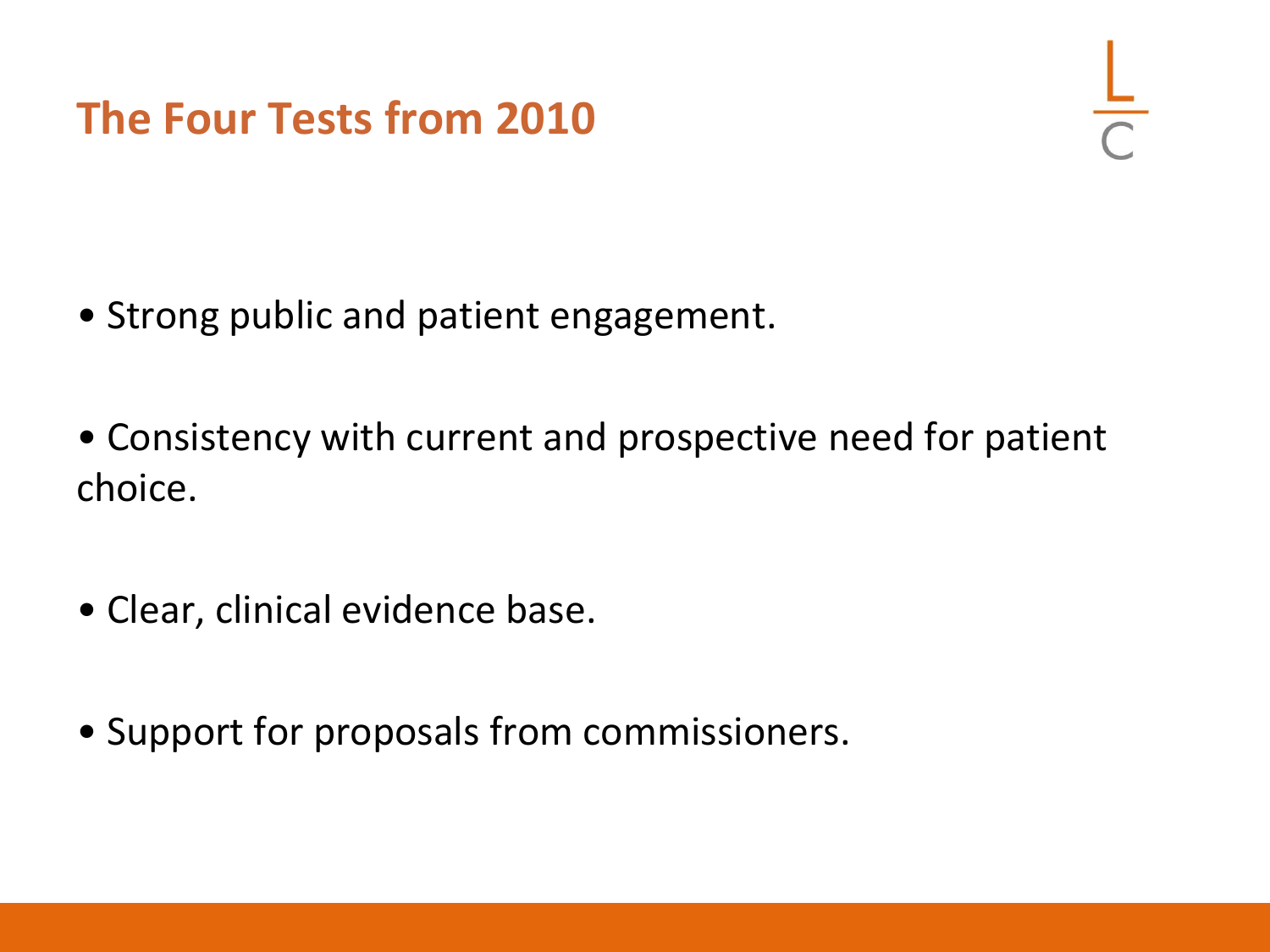#### **New tests on closing acute beds**

- Demonstrate that sufficient alternative provision, such as increased GP or community services, is being put in place alongside or ahead of bed closures, and that the new workforce will be there to deliver it; and/or
- Show that specific new treatments or therapies, such as new anticoagulation drugs used to treat strokes, will reduce specific categories of admissions; or
- Where a hospital has been using beds less efficiently than the national average, that it has a credible plan to improve performance without affecting patient care (for example in line with the Getting it Right First Time programme)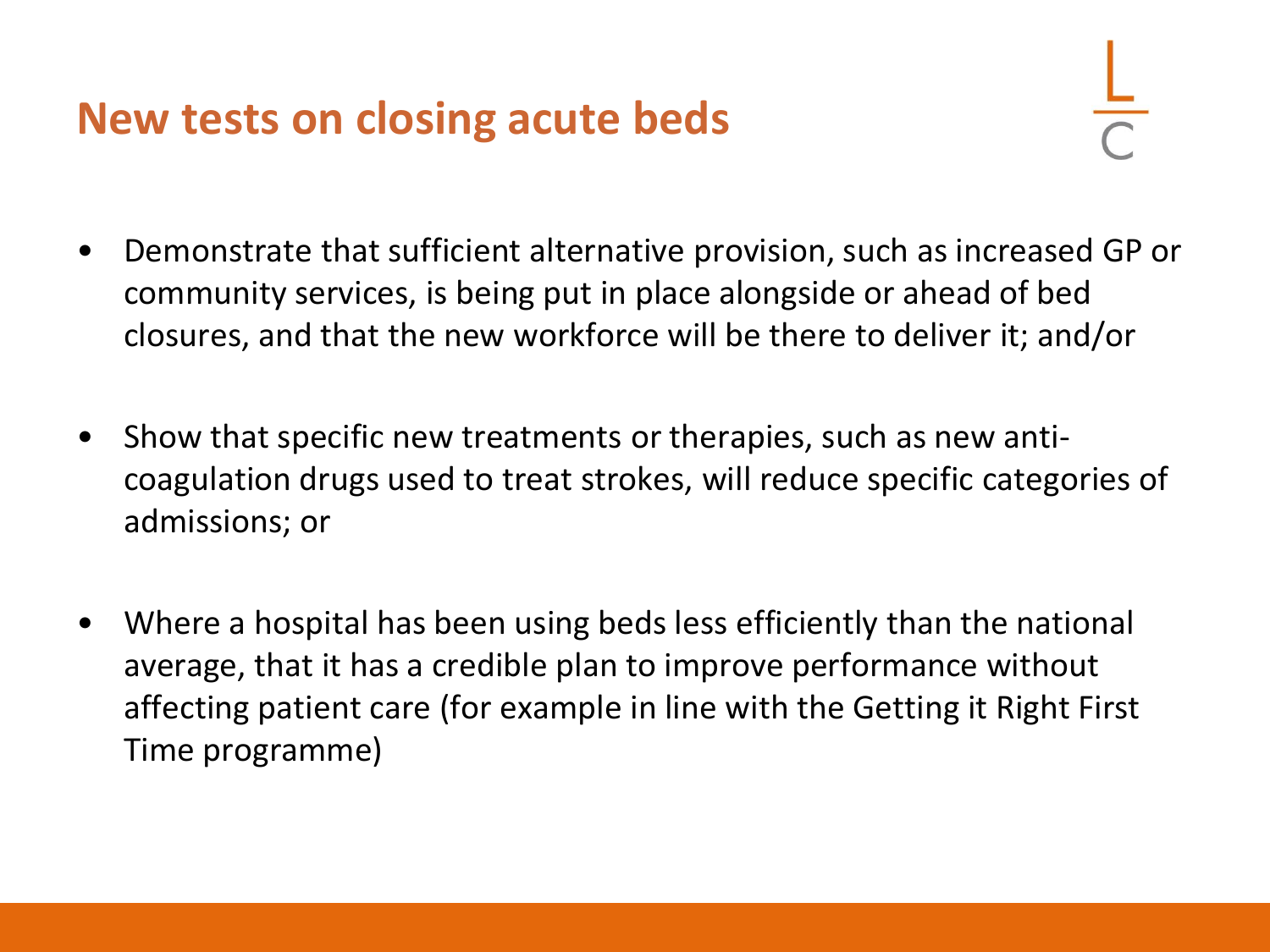**NHS England Assurance process**

- **"Pre-consultation business case**
- **Discussion of formal proposal with local authorities**
- **Public Consultation**
- **Guidance on Public Involvement duties:**
	- **"***Transforming Participation in Health and Care***"**
	- **Is Guidance consistent with wording of s14Z2?**